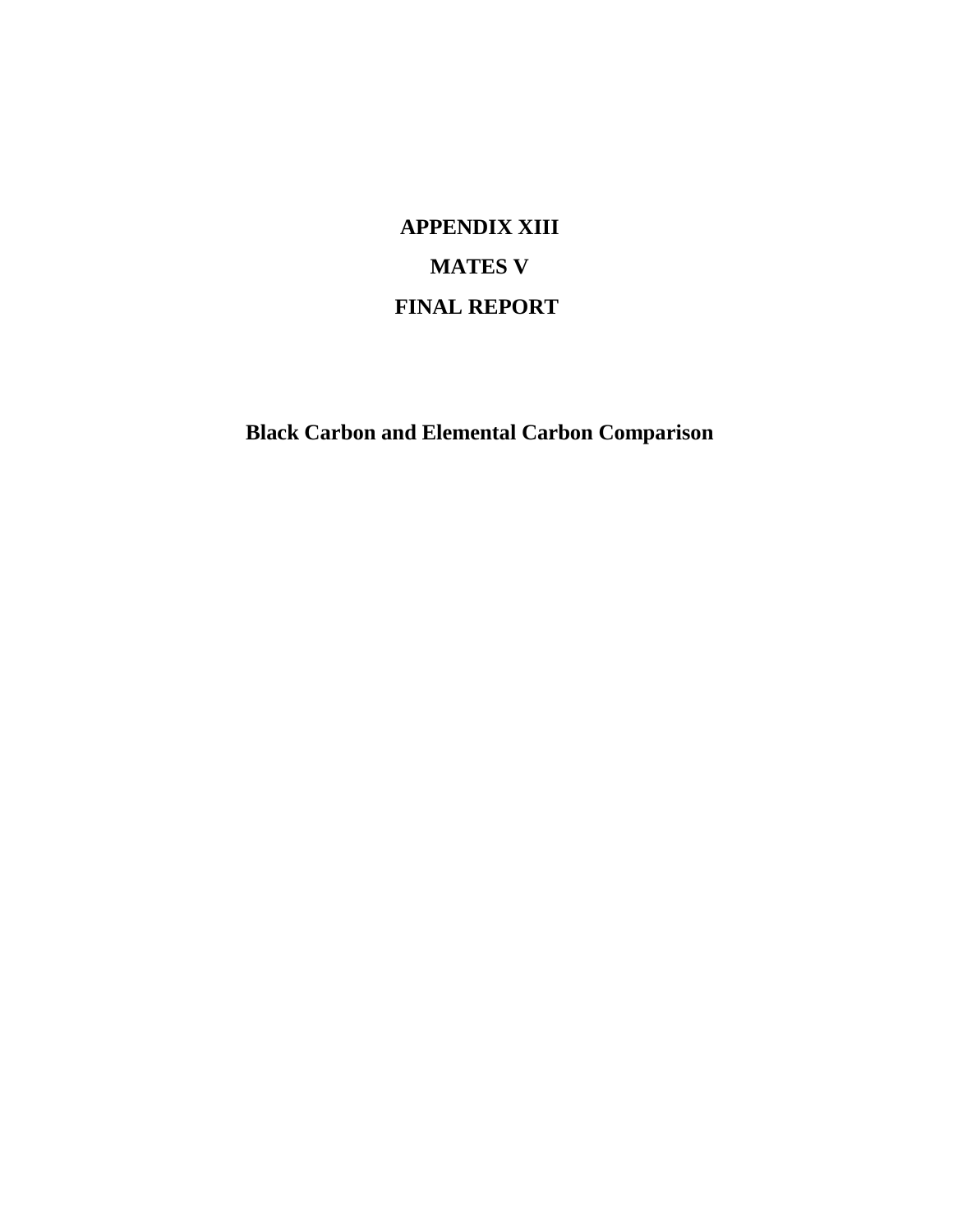# **Appendix XIII**

### **Black Carbon and Elemental Carbon Comparison**

### **XIII.1 Introduction**

During MATES V, continuous black carbon (BC) monitors (i.e. AE33 Aethalometers) and 24-hr integrated speciation samplers (i.e. SASS; used to collect the particle samples that were then analyzed for EC and other major components of  $PM_{2.5}$ ) were operated at all sites. Both samplers were operated in air-conditioned trailers through PM<sub>2.5</sub> inlets, approximately 10 m above the ground level and subsequently, the quartz-fiber filters were analyzed for organic carbon (OC) and elemental carbon (EC). More information about sampling procedures is available in Appendix VI.

BC concentrations are derived through a light absorption process correlated with the deposited soot particles on the filter while EC represents a thermally refractory portion of the carbon measured based on the preferential oxidation. Although EC and BC are operationally defined based on the measurement method used and are not considered measurements of the same species, they are generally highly correlated (Lack et al., 2014). A few studies have directly compared BC and EC measurements and investigated the relationship between them (Cesari et al., 2018; Jeong et al., 2004; Mousavi et al., 2018; Sharma et al., 2004). Such comparisons usually indicate satisfactory correlation coefficients but various degrees of bias (slope). This is probably related to the choice of the coefficients used to convert absorption measurements to BC estimates or to assumptions inherent in the thermal-optical methods used to measure EC and different instruments used in each study. In this appendix, the results from simultaneous EC and BC measurements are compared with each other and their correlation is investigated.

#### **XIII.2 Results**

As shown in Figure XIII-1, a comparison between the 24-hr average BC concentrations and the corresponding EC levels for all MATES V sites shows a good correlation ( $r^2 = 0.88$ ). The plot also shows that there is an intercept of 365  $nm/m<sup>3</sup>$  on the fitted line which shows that when the filterbased EC measurements are zero or near zero, aethalometers are measuring higher BC values. This might be due to the fact that Aethalometers are continuous monitors and have higher sensitivity at low concentrations compared to filter-based EC measurements.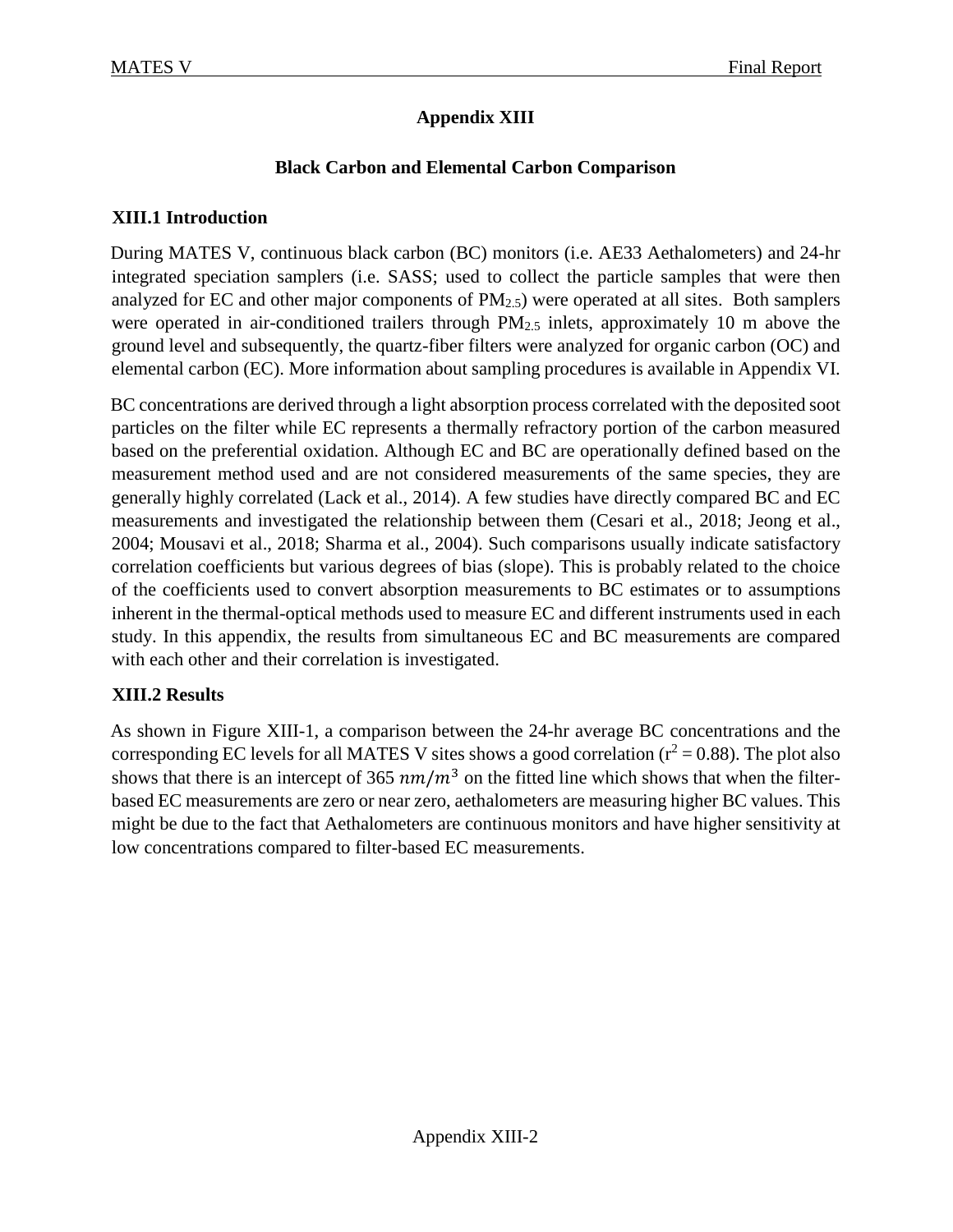

**Figure XIII-1.** Comparison of daily average BC and EC concentrations, measured at all stations during MATES V

Previous research has indicated that the correlation between EC and BC can be site-specific (Jeong et al., 2004). Figure XIII-2 shows the regression analysis between BC and EC measurements at each site. High correlation coefficients (0.77 <  $r^2$  < 0.94) show good agreement between the two measurements at each site. The slope changes from 0.86 to 1.13 while a positive intercept is observed at each site between 231 to 493  $ng/m<sup>3</sup>$ . A site-specific correction factor is calculated based on actual measurements to convert the optical BC measurements to thermal-optical EC equivalents. EC is a required PM component in an attainment regional modeling approach in an Air Quality Management Plan/State Implementation Plan. However, EC measurements require a time-consuming and relatively expensive method, whereas BC measurements can be performed relatively cheaply, continuously (i.e. higher time resolution), and with much less required maintenance. Therefore, such conversions are useful information to substitute EC or to use as supporting data to substantiate EC measurements.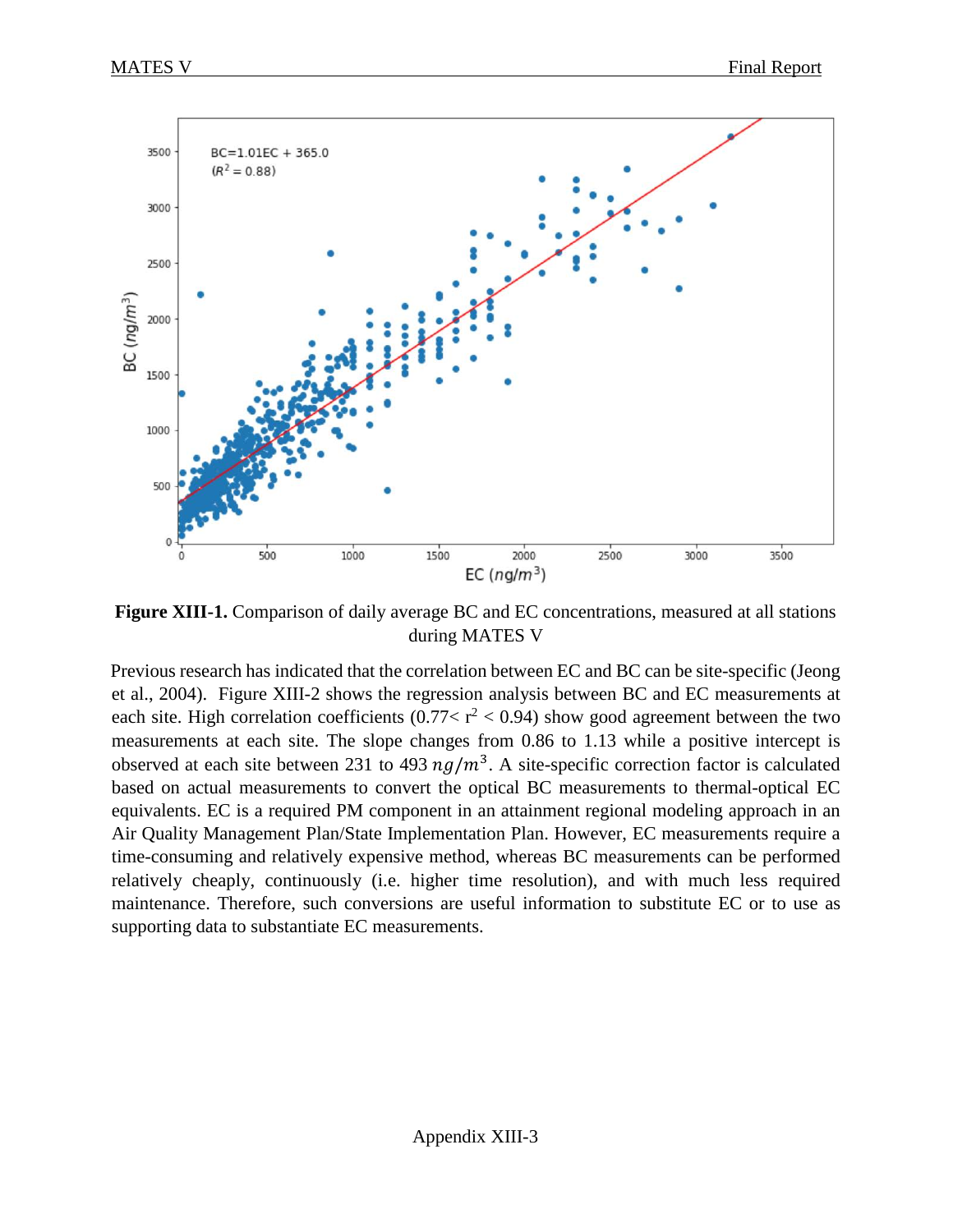

**Figure XIII-2.** Comparison of daily average BC and EC concentration at each MATES V site

It should be noted that the calculated fitted lines for all stations are close to the overall fitted line shown in figure VI-7 which allows applying a universal correction factor, without causing a significant deviation from unity as is shown in Figure XIII-3.

Appendix XIII-4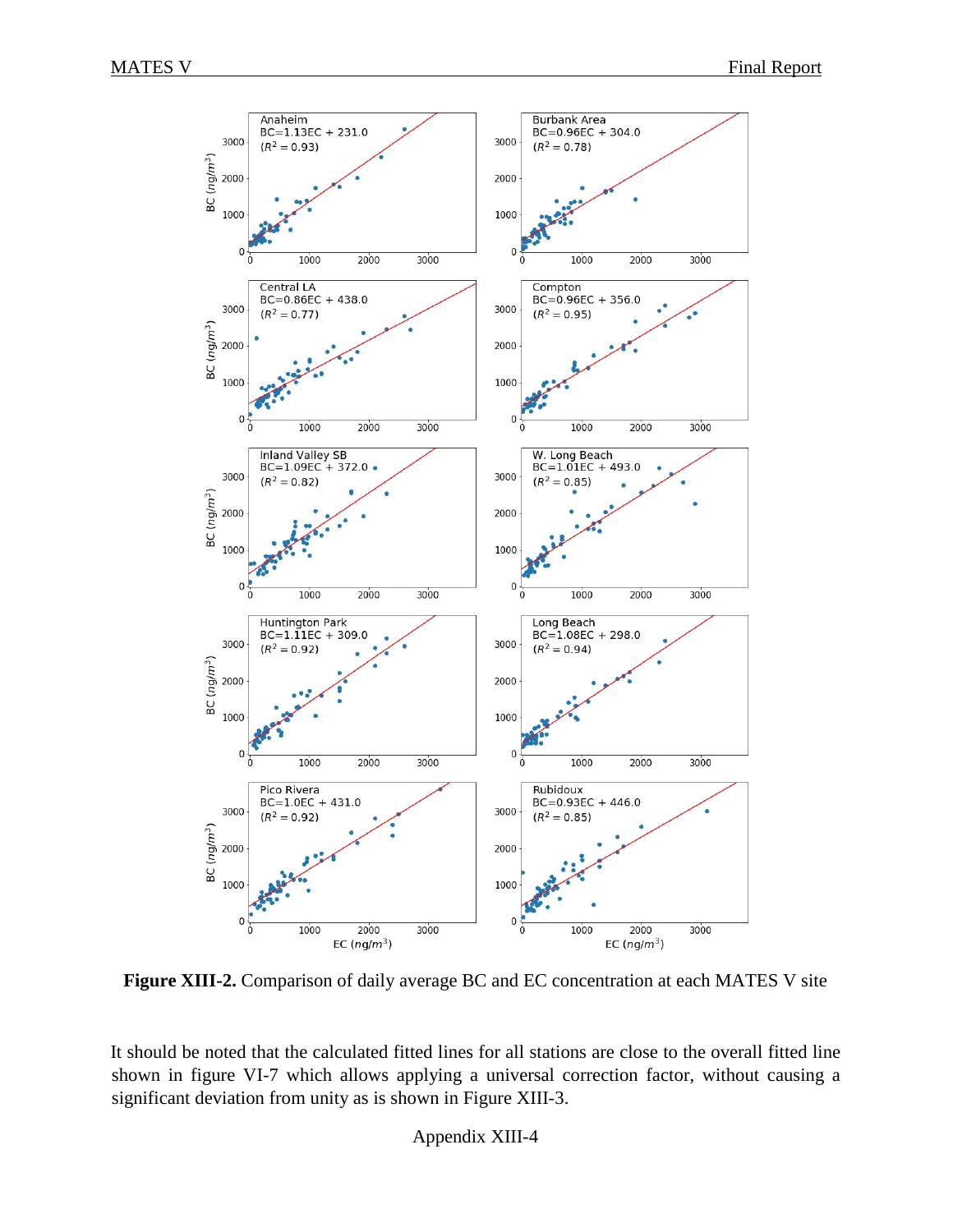

**Figure XIII-3.** Comparison of fitted lines between site-specific analysis (blue) and all the combined data (red) for MATES V BC and EC data correlations

Generally, particulate BC measured by the Aethalometer is a reliable surrogate for particulate EC measured by subsequent chemical analysis on the filter, especially in cases where the trends and changes of ambient BC concentrations are of interest, or in large air quality monitoring networks. The concurrent measurement of BC and EC with both optical and thermal-optical methods, however, provides additional information for identifying emission sources.

## **XIII.3 Summary**

One of the major areas of interest in air monitoring is to evaluate continuous monitoring technologies in order to reduce the frequency and amount of filter-based technologies that are expensive and time-consuming. Aethalometers offer a tremendous opportunity to move towards more desired continuous, higher time resolution sampling (as short as 1-minute) and supplement or reduce the need for more expensive, time-consuming filter-based sampling. The comparison between filter-based EC and continuous BC concentrations measured by Aethalometer shows good agreement between the two measurements at each site and suggests that continuous BC measurement can be a reliable surrogate for particulate filter-based EC while providing higher temporal resolution and better detection limits at lower concentrations.

## **XIII.4 References**

Cesari, D., Merico, E., Dinoi, A., Marinoni, A., Bonasoni, P., Contini, D., 2018. Seasonal variability of carbonaceous aerosols in an urban background area in Southern Italy. Atmos. Res. 200, 97–108.